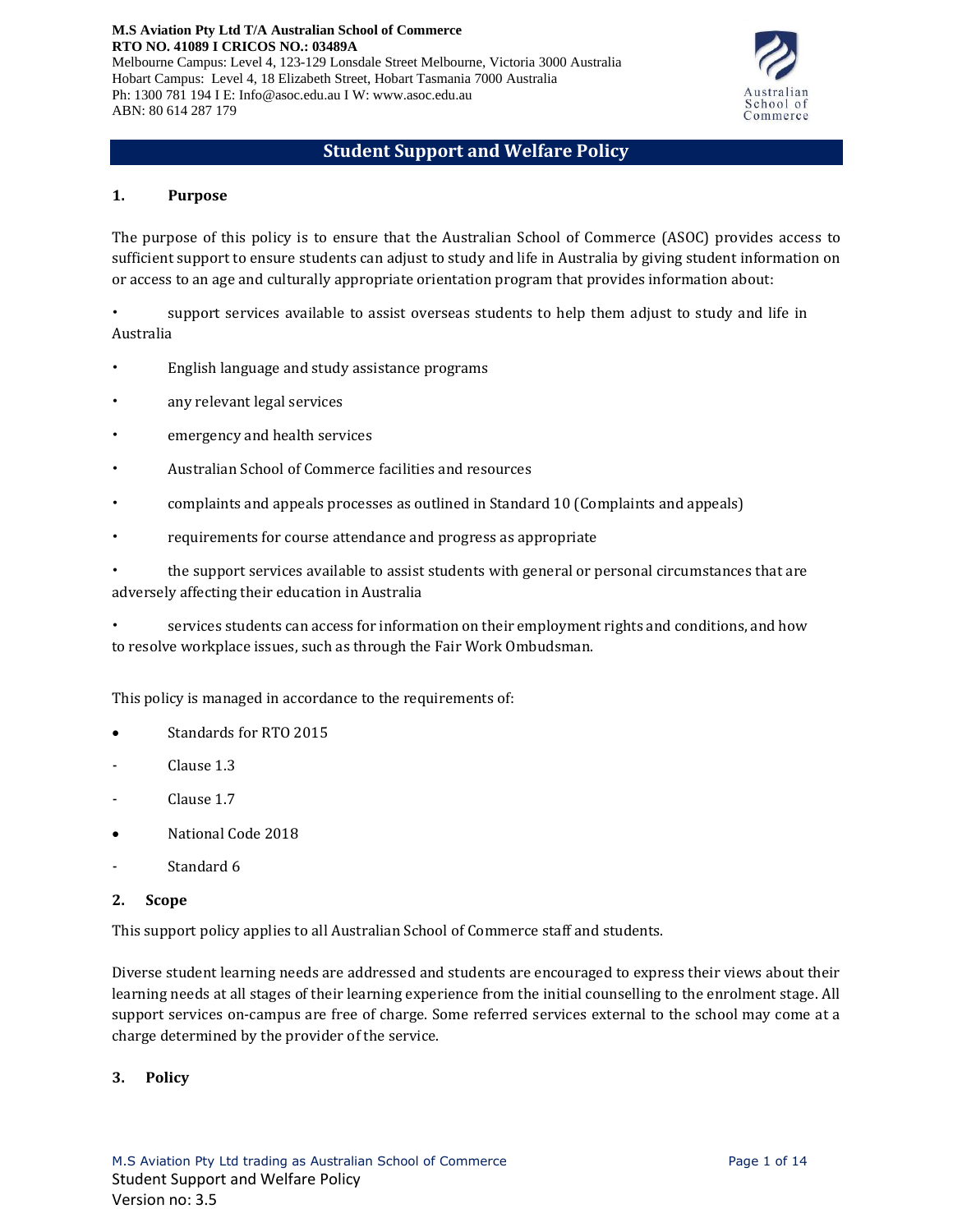

Australian School of Commerce will provide students with information relevant to each criteria mentioned above when they request assistance relating to any services and programs, at no additional cost to the student.

Australian School of Commerce will:

- offer reasonable support to students to enable them to achieve the expected learning outcomes regardless of the place of study or the mode of study, at no additional cost to the student. and
- facilitate access to learning support services consistent with the requirements of the course, the mode of study and the learning needs of the student or student cohorts. Australian School of Commerce has documented processes that it implements for supporting these processes.

Australian School of Commerce has appointed a student Support Officer who will be the point of contact for students, and who has up-to-date details of ASOC's support services (see details in procedures). All administration and academic staff will provide student support in their respective areas to assist the student.

Student Support Officer along with other staff members will abide by Australian School of Commerce's obligations regarding the Standard 6 of the National Code 2018 and Standard 1.7 of the Standards for the RTOs 2015.

Australian School of Commerce has a documented Critical Incident policy and process that outlines how to manage critical incidents and what may affect the student's ability to undertake or complete a course (such as but not limited to incidents that may cause physical or psychological harm). ASOC will maintain a written record of any critical incident and remedial action taken by ASOC for at least two years after the overseas student ceases to be an accepted student.

Australian School of Commerce will take all steps necessary to provide a safe environment on campus and advise students and staff on actions they can take to enhance their personal security and safety.

Students will be provided with information on how to seek assistance and report an incident that significantly impacts on their wellbeing, including critical incidents.

Australian School of Commerce will provide students with, or will refer them to (including electronically), general information on safety and awareness relevant to life in Australia through ASOC's Safety and Security Kit.

# **4. RESPONSIBILITY**

Australian School of Commerce, as a Registered Training Organisation, is committed to creating awareness and access to a variety of student support services and ensure that international students make an effective transition into the life and study in Australia, achieve satisfactory course progress and ultimately achieve their desired academic outcomes.

The CEO is responsible for the implementation of this policy. Students support officer will have access to upto-date details of the Australian School of Commerce's support services.

Support includes both academic and personal support and the procedures to ensure that students are made aware of the support services available. Australian School of Commerce conducts an orientation program for all new students and the details of this orientation program are included in the procedures outlined below.

Student Support Officer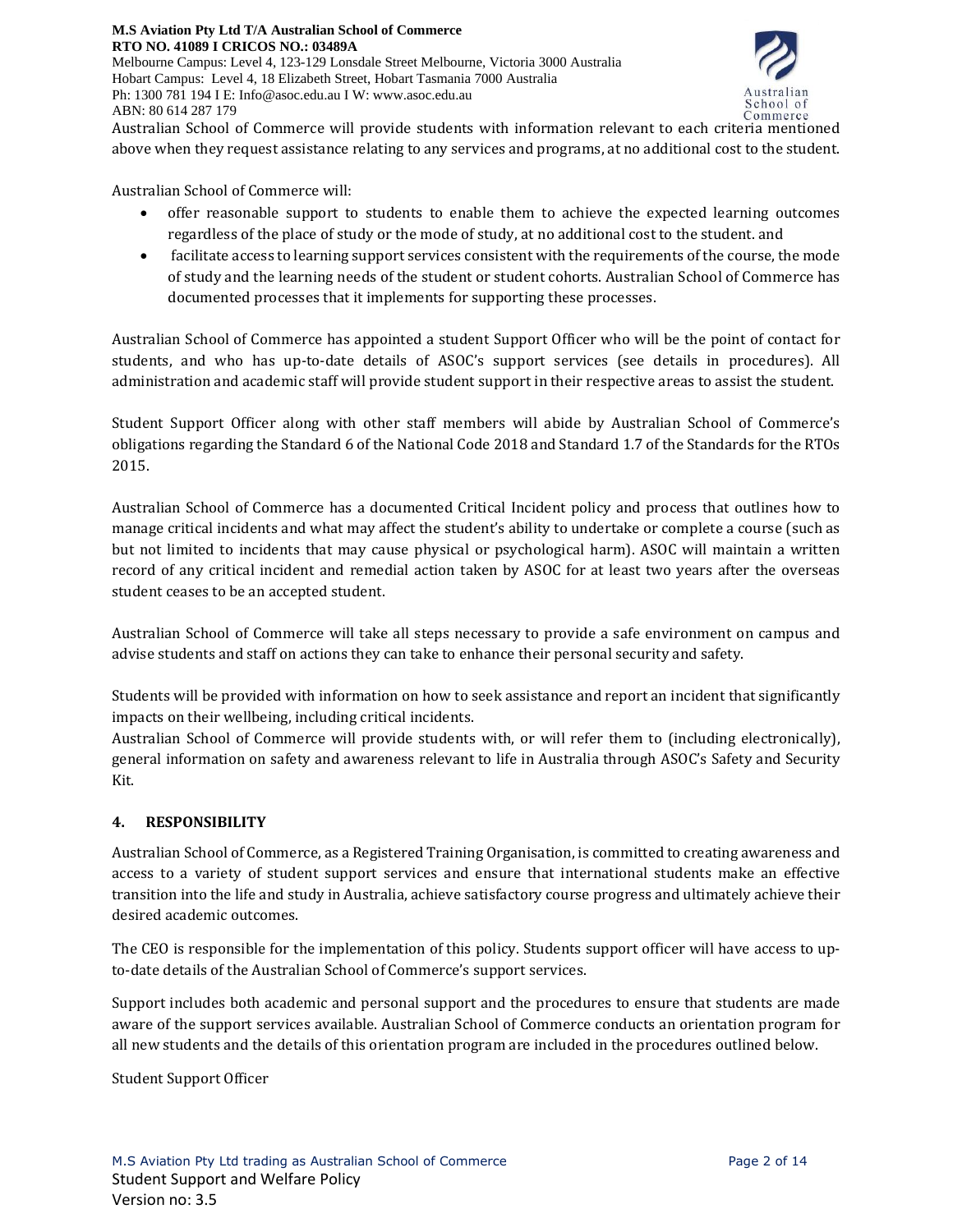

Contact: 1300 781 194

The other support staff and initial contact person on campus are:

#### **Table 1: Support staff and initial contact person on campus.**

| <b>Service</b>                                                                                                                                                                | Responsibility                                                                            | Phone no                                                                                                                | Email                                |
|-------------------------------------------------------------------------------------------------------------------------------------------------------------------------------|-------------------------------------------------------------------------------------------|-------------------------------------------------------------------------------------------------------------------------|--------------------------------------|
| <b>Emergency Health,</b><br>safety and security,<br>critical incident.                                                                                                        | <b>CEO</b>                                                                                | 1300 781 194<br>(Office hours)<br>0433549626<br>(for after hours)<br>(In case of life threating<br>emergency, CALL 000) | info@asoc.edu.au                     |
| <b>Academic support</b><br>(including academic<br>progress, attendance, LLN<br>Support, intervention)/<br><b>Work based Training</b><br>Support/Practical<br>training support | Trainer/Training<br>Manager/WBT<br>coordinator                                            | 1300 781 194                                                                                                            | info@asoc.edu.au                     |
| First aid, student's<br>health and safety                                                                                                                                     | Administration Manager/<br><b>Student Support</b><br>Officer                              | 1300 781 194                                                                                                            | info@asoc.edu.au                     |
| <b>Complaints &amp; Appeals</b>                                                                                                                                               | Administration<br>Manager/Training<br>Manager/Student Support<br>Officer                  | 1300 781 194                                                                                                            | info@asoc.edu.au<br>info@asoc.edu.au |
| <b>Administration Matters</b><br>(including enrolment,<br>orientation, deferral,<br>results, Refunds)                                                                         | Administration<br>Manager/Training<br>Manager/Student Support<br>Officer/Accounts Officer | 1300 781 194                                                                                                            | info@asoc.edu.au                     |
| <b>LLN</b> support/LMS<br><b>Support</b>                                                                                                                                      | Administration<br>Manager/Trainers<br><b>Student Support</b><br>officer                   | 1300 781 194                                                                                                            | info@asoc.edu.au                     |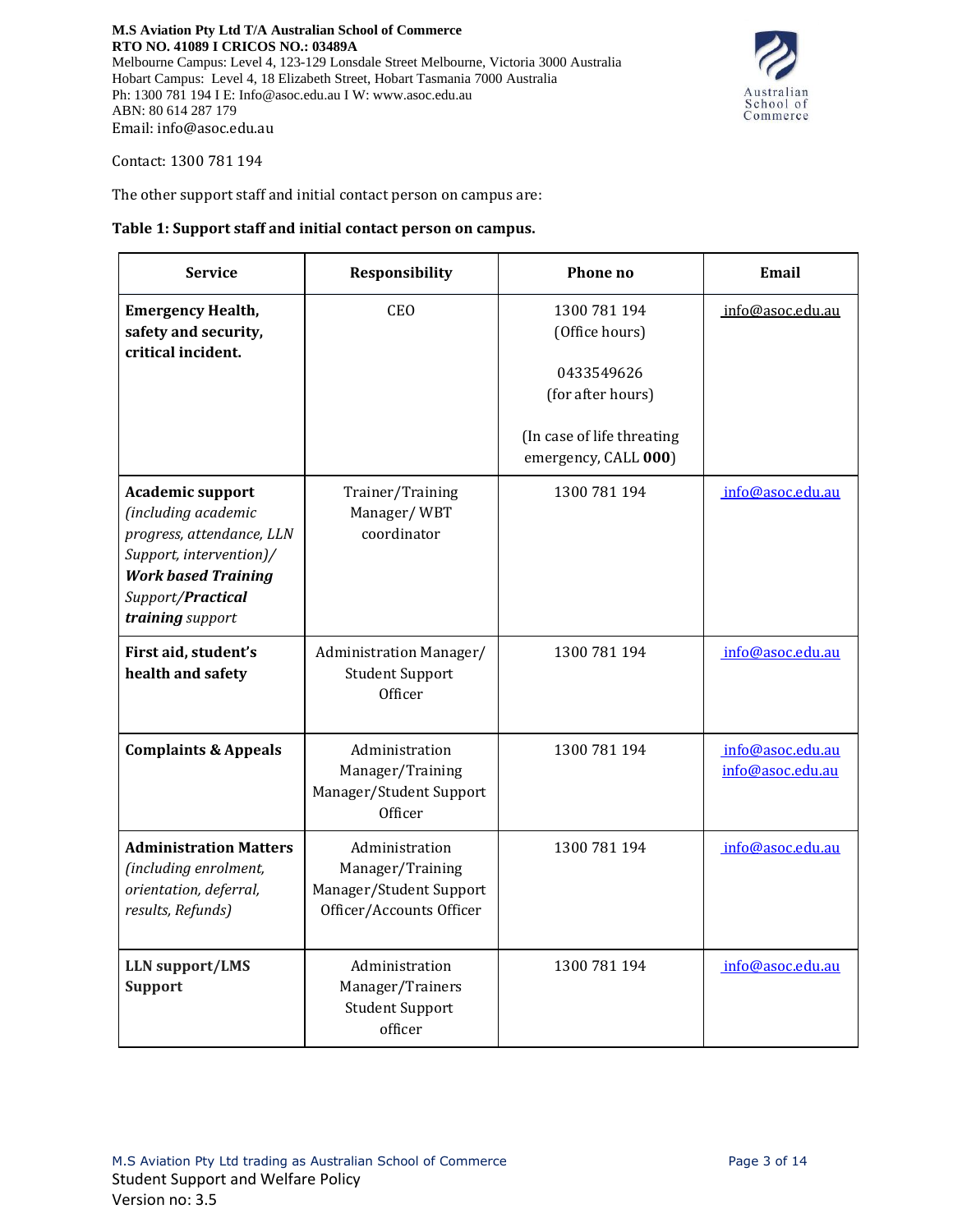#### **M.S Aviation Pty Ltd T/A Australian School of Commerce RTO NO. 41089 I CRICOS NO.: 03489A**

Melbourne Campus: Level 4, 123-129 Lonsdale Street Melbourne, Victoria 3000 Australia Hobart Campus: Level 4, 18 Elizabeth Street, Hobart Tasmania 7000 Australia Ph: 1300 781 194 I E: Info@asoc.edu.au I W: www.asoc.edu.au ABN: 80 614 287 179



| <b>Accommodation</b>       | Administration Manager/<br><b>Student Support</b><br>Officer                                                                                                                                          | 1300 781 194 | <u> UMBULL</u><br>info@asoc.edu.au |
|----------------------------|-------------------------------------------------------------------------------------------------------------------------------------------------------------------------------------------------------|--------------|------------------------------------|
| <b>Counselling support</b> | Internal: Student support<br>officer<br>External: Counsellor<br>(Administration<br>department is to be<br>contacted for arranging an<br>appointment with the<br>Counsellor at no additional<br>cost). | 1300 781 194 | info@asoc.edu.au                   |

## **5. Requirements**

Australian School of Commerce will help students to access study support and welfare related services.

As per Standard 6.8 of National code 2018, Australian School of Commerce has its Critical Incident Policy and Procedures in place that covers the action to be taken in the event of a critical incident, and records the incident and action taken. Critical incident policy ensures that Australian School of Commerce is prepared for such incidents and have a clear protocol to follow in what can be distressing and upsetting circumstances. See Critical Incident policy and procedures of ASOC available on website/student's handbook and/or reception for more information.

Australian School of Commerce has sufficient student support personnel to meet the needs of the overseas students enrolled with Australian School of Commerce. Australian School of Commerce will maintain one student support officer for every 80 students (1:80 ratios) to ensure sufficient officer are available for students. Every member of Australian School of Commerce Staff will execute the procedural aspects of this policy with specific matters dealt by specialised personnel.

Australian School of Commerce provides an opportunity for students to access welfare-related support services to assist with issues that may arise during their study, including course progress and attendance requirements and/or accommodation issues. These services are free of cost.

Australian School of Commerce shall organise various student support as outlined below.

## **6. Procedures: Student Support Services**

## **6.1 Safety and Security**

Australian School of Commerce undertakes a formal safety/security audit of its premise every year. In addition, the senior staffs are instructed to 'notice' any safety or security issue during their daily work routines. All staff are instructed on general workplace safety issues and how to manage them.

Students leaving late in evening from the school are advised to leave the building accompanied by one or more fellow student(s) or advise their trainer or administrative staff on duty that they are leaving and request accompanied to their mode of transport if necessary. Students and staff are advised to travel on main streets where other members of the public are present rather than side streets or alleyways.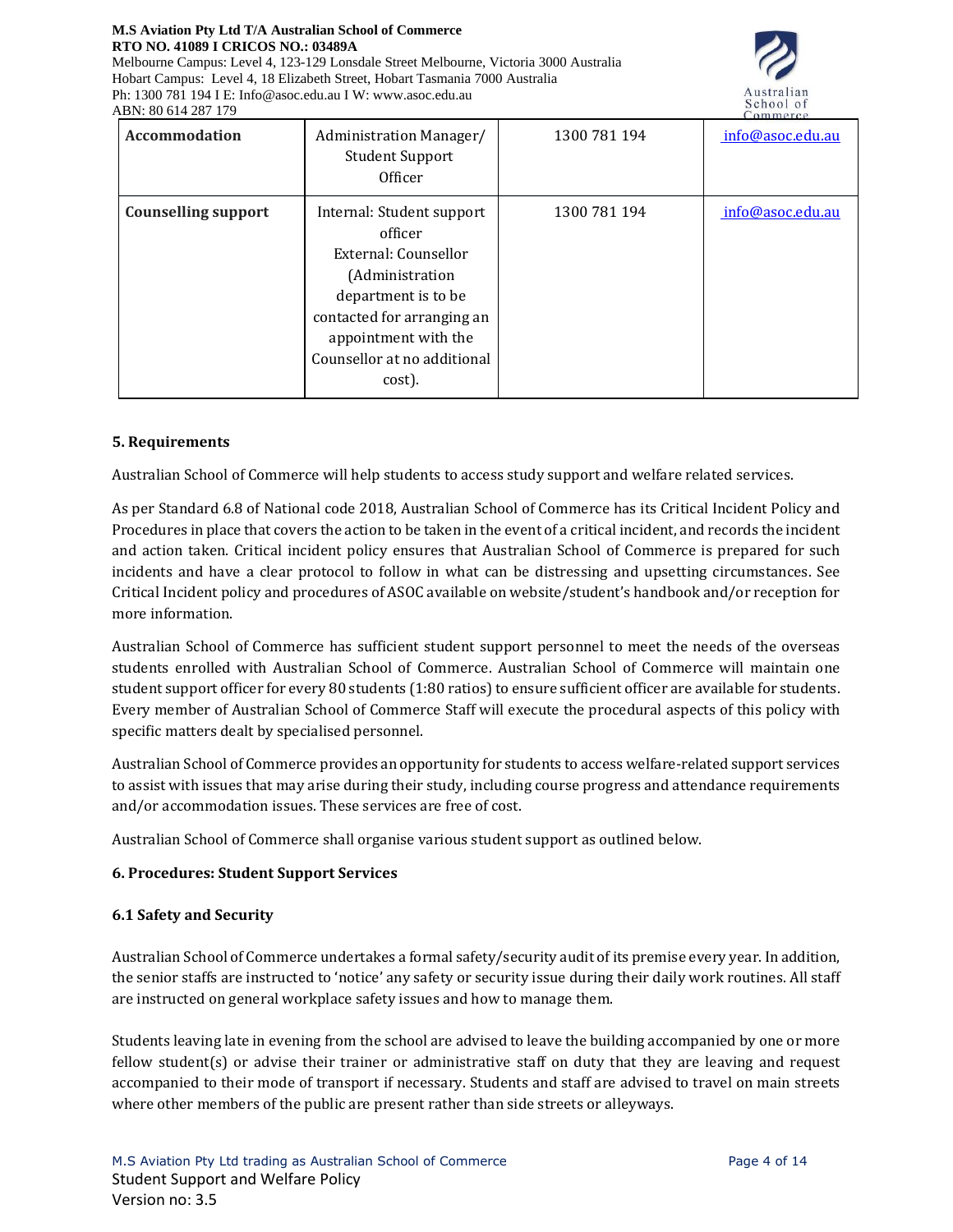

When less number or single staff is on site after normal business hours, they are advised to lock the doors for security.

Any incidents or student welfare issues are recorded on the critical incident record and a critical issue report is compiled describing the issue, the people involved, action taken and follow-up required or planned. When the issue is closed, the report and record are stored in ASOC's files for a period of not less than two years from the conclusion of the student's enrolment or the staff member's tenure.

ASOC will provide staff and students access to information on general safety and security whilst on campus as well as at ASOC's commercial kitchen. Advise on action to be taken to enhance their personal security and safety will be provided. Information is contained in the staff and student handbook and it will be summarised during orientation of students and induction of staff. Information will be available on ASOC's website with links to other organisations that supply additional information.

Information provided to staff and students on seeking assistance for, and reporting an incident or a matter concerning their wellbeing is contained amongst the information provided in the handbooks and at orientation. Information also includes general information relevant to safety awareness for general life in Australia.

Australian School of Commerce and its staff may be trained and experience to manage minor incidents, such as basic first aid, minor harassment or minor risks discovered within the premises. However, Australian School of Commerce is not equipped to manage major incidents and has a policy of requesting assistance from appropriate emergency services or specialists. Staff are instructed to call in external assistance when they feel it is required. They do not need permission from senior management to engage external assistance.

Staff members are instructed through the Critical Incident policy that they are to never speak with the media about any issue or incident; unless instructed to by the CEO or director of the Australian School of Commerce and they are accompanied by the Australian School of Commerce's legal representative.

# **6.2 Orientation Program**

All students will go through orientation program on the day of enrolment Australian School of Commerce. Students will be advised to attend the orientation session prior to the enrolment day.

Australian School of Commerce conducts an age and culturally sensitive orientation programmed delivered by official point of contact personal i.e., Student support officer or representative. This program will provide information on being safe on campus and around campus.

This orientation program will include information regarding:

Support services available to assist overseas students to adjust to study and life in Australia

- Being safe on campus, around campus and at ASOC's commercial kitchen
- English language and study assistance programs
- Language Literacy and numeracy (LLN) support
- Any relevant legal services
- Emergency and health services
- ASOC's facilities and resources on campus and at ASOC's commercial kitchen.
- Work based training information.
- Complaints and appeals processes as outlined in Standard 10 (Complaints and appeals)
- Information on visa conditions relating to course progress and attendance requirements.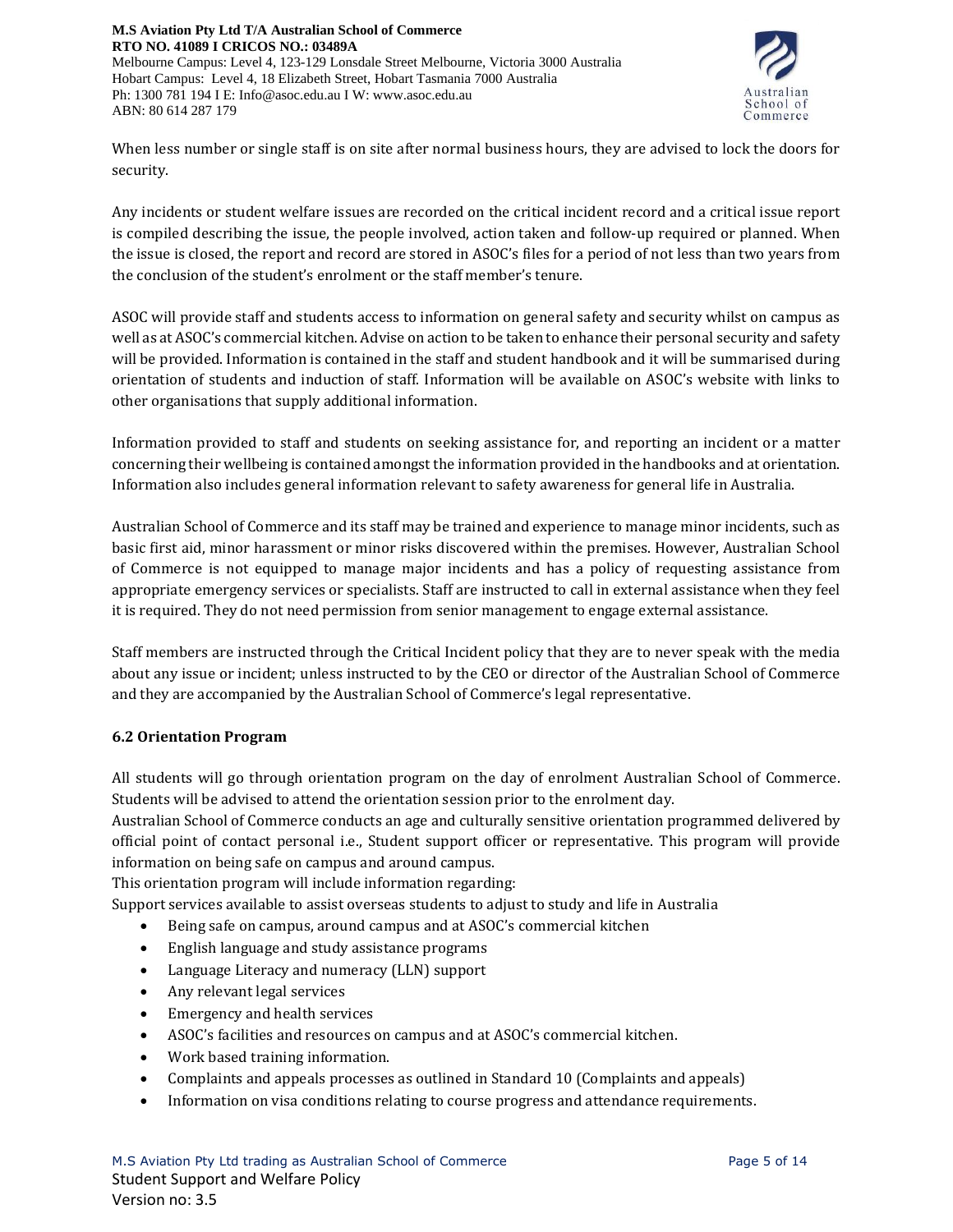Ph: 1300 781 194 I E: Info@asoc.edu.au I W: www.asoc.edu.au



- support services available for students to assist students with general or personal circumstances that are adversely affecting their education in Australia.
- services that students can access for information on their employment rights and conditions, and how to resolve work place issues, such as through the Fair Work Ombudsman.

# **6.3Student Handbook**

ABN: 80 614 287 179

All students will be provided with information on the link to ASOC's website of the International Student Handbook prior to enrolment. It is important for students to go through the student handbook as it will provide information on (but not limited to):

- Student support services available to them
- Services, facilities and resources available to students
- Language Literacy and Numeracy (LLN)
- Assessment, Reassessments
- Recognition to Prior Learning (RPL), Credit transfer
- Plagiarism and cheating
- Complaints and Appeals
- Student Code of Behaviour
- Maintaining contact details up to date
- Visa requirements for international students
- Policies and Procedures (Refund policy, Deferment, Suspension and Cancellation Policy, Complaints and Appeals policy etc.)
- Other relevant information in assisting students to adjust to life and study in Australia.

# **6.4 Available Support Services**

All students who require support can contact ASOC's student support officer through email, phone or face-toface contact. Student support services will be available for students at all times. Students will be provided with support services and ASOC will ensure that students are satisfied with the support requested by them.

Students will be asked to fill up a "Student Support Request Form"to mention the support, they require in detail and the details will be recorded in student support register.

ASOC will maintain evidence of the support provided to the students in file. This includes maintaining and keeping record of

- 1. *Student Support Request form*: available from ASOC's reception or website. Meetings will be conducted regularly with the students to check if students are receiving enough support to meet their requirements. ASOC understands the difficulty that students may have to face when they are away from their home. Therefore, ASOC ensures to provide support to students whenever they are in need at no additional cost to the students. Students may have to bear the cost associated with external services.
- 2. *Academic Support-Intervention Strategy Form*: Students whose attendance is unsatisfactory (i.e., below 80%) or if student is at risk of achieving unsatisfactory course progress (not demonstrating competency in at least 50% of the course requirements in the study period) will be called for an intervention meeting and intervention strategies will be discussed and applied. For more information, kindly refer to Attendance and Course Progress Policy available on website or from Reception.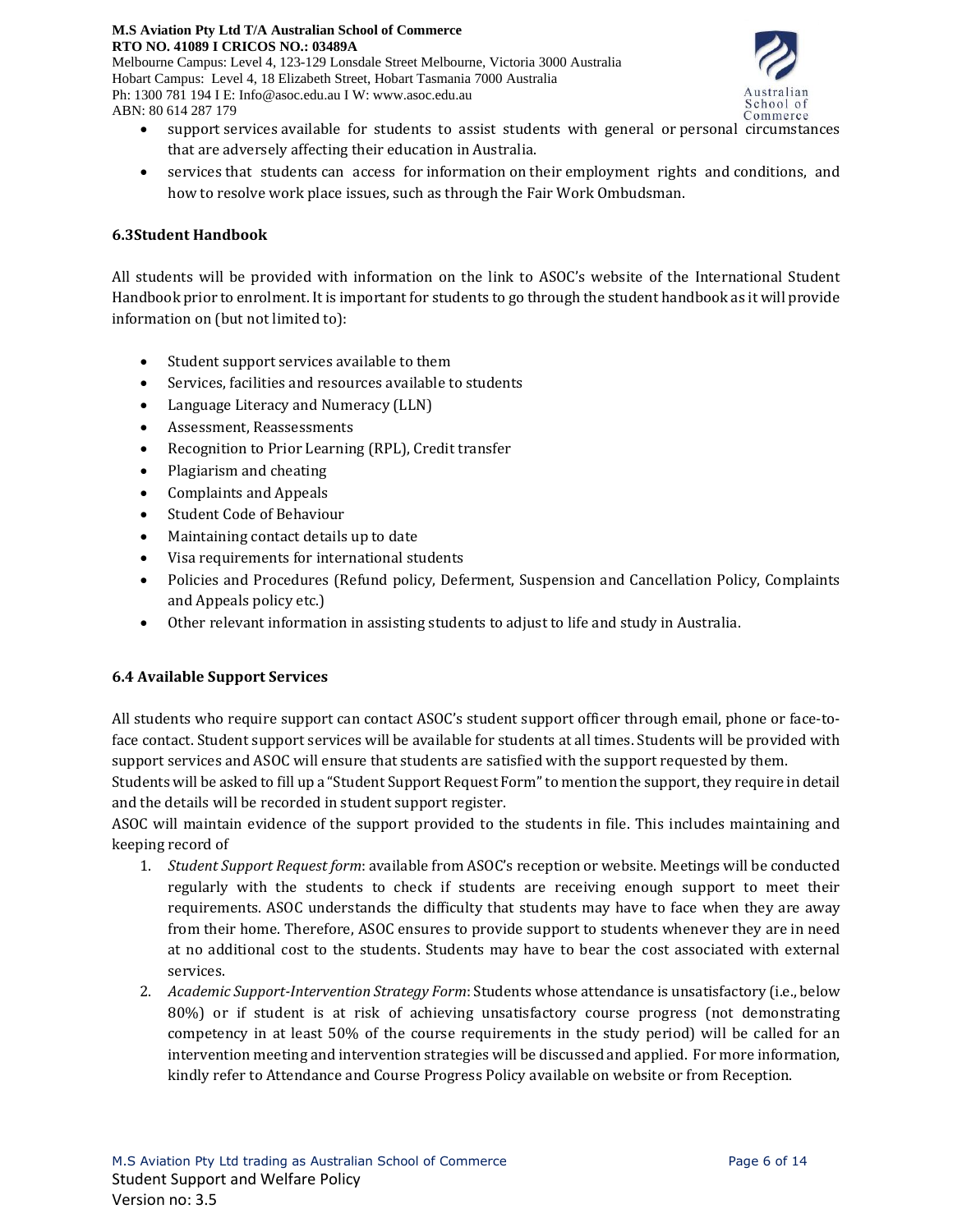

Students may have concerns with their academic performance or other related issues that are placing them at risk of not achieving the requirements of their course. Students can gain advice and support in ensuring they maintain appropriate academic level, and general support to ensure that they achieve satisfactory course progress. Student's course progress and attendance is monitored and proper guidance and support is provided if unsatisfactory course progress or low attendance has been identified.

*Unsatisfactory Course Progress: A student will be deemed to have made unsatisfactory course progress in any* given study period by not successfully completing or demonstrating competency in at least 50% of the units in any *semester of their studies or achieved minimum competency level as stipulated in individual program requirement.* 

A student can discuss any academic or other related issues to study at ASOC at any time with the student support officer. The student support officer will be able to provide advice and guidance, or referral, where required.

Intervention strategies are put in place to assist students to achieve the study goal they initially set out to attain. If learners are having any difficulties, it is advised that they should contact student support services at the earliest opportunity so that support can be provided in the best way possible.

Intervention strategies may include, but are not limited to:

- Reduced Study Load
- English language Support;
- Extra/Catch up Classes
- LLN and Academic Skills Support
- Specific subject enrolment
- Change of Course
- Extra classes and/or re-assessment
- Counselling;
- Mentoring;
- New Study Plan: Placing student in suitable alternative subject within a course or a suitable alternative course, or a combination of the above and/or a reduction in course load.
- Extension of CoE.

# **Language Literacy and Numeracy (LLN) Support and Pre-Training Review**

- Pre-training review will be conducted prior to enrolment and LL&N test prior to the commencement of the course. This is done to ensure that prospective students are placed into the correct course and to identify any LL&N deficiencies.
- Students will be required to complete Pre-Training Review questions along with their application form prior to enrolment. LLN test will be conducted by using LLN robot in classroom under the supervision of qualified assessor on campus. LLN Robot assessment tools are well mapped against each ACSF levels.
- ASOC has an appointed LLN support officer to provideLLN Support to students. Support services are offered to all students.
- Australian School of Commerce does not allow agents to conduct LLN assessments.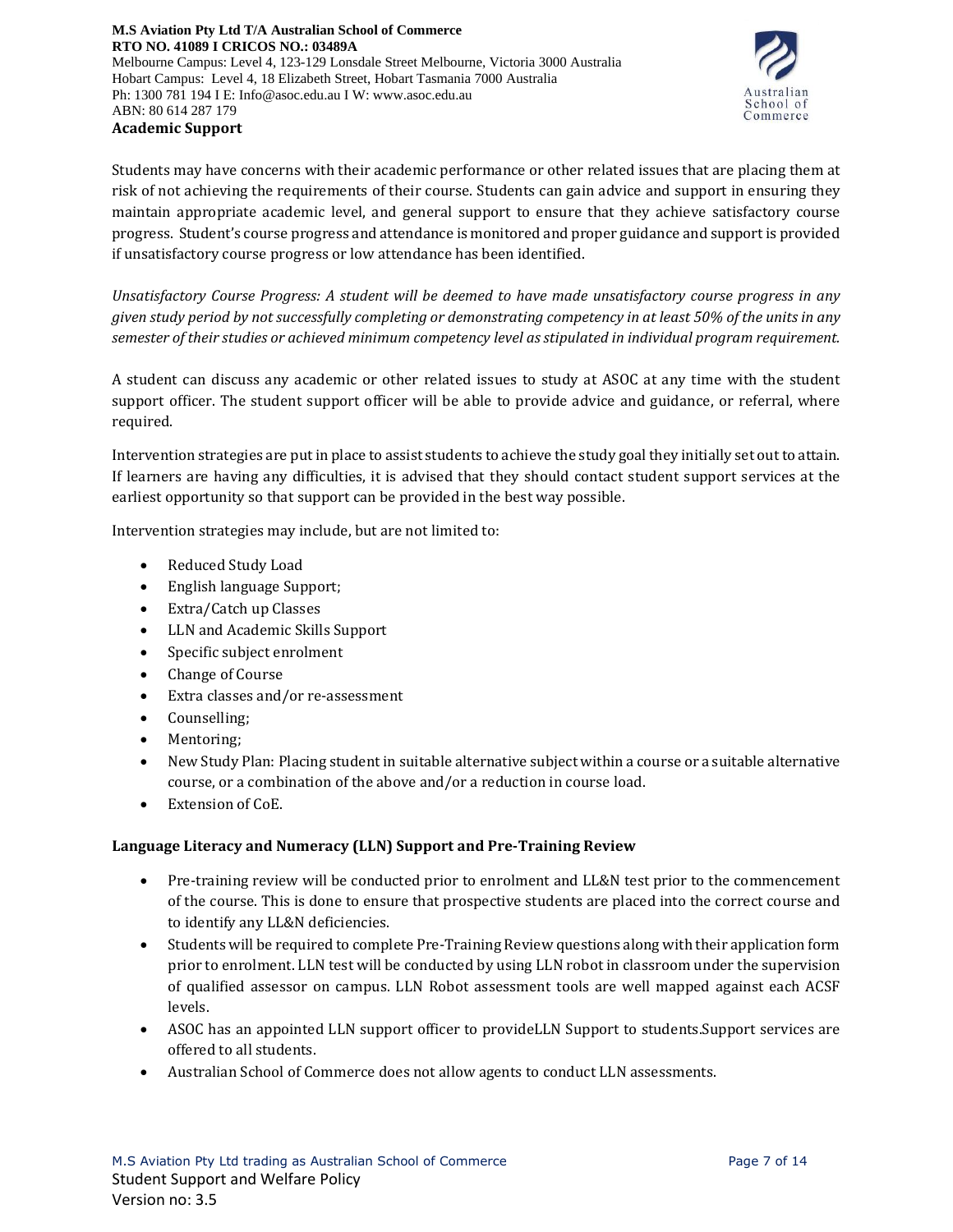Melbourne Campus: Level 4, 123-129 Lonsdale Street Melbourne, Victoria 3000 Australia Hobart Campus: Level 4, 18 Elizabeth Street, Hobart Tasmania 7000 Australia Ph: 1300 781 194 I E: Info@asoc.edu.au I W: www.asoc.edu.au ABN: 80 614 287 179



- In the event that a Trainer and Assessor identifies students with LL&N difficulties or where students require or request additional LL&N support. Appropriate strategies will be implemented to assist them with their learning. Additional support will be provided by the School with \*ACSF Support plan. Extra classes or tutorials will be organised for students which will be in simple language and easy for students to understand.
- Students are requested to speak to LLN Support officer or Training Manager to discuss about the support measures that they might need. Australian School of Commerce will provide support with no additional cost.
- The confidentiality of students who require additional support services and appropriate strategies are in accordance with our Privacy Policy.

\***ACSF Support plan** is a plan developed for students who are facing difficulties in meeting LLN requirements. This plan is implemented for student to achieve expected learning outcome. Support learning outcomes will be provided in the areas where students have been identified as facing difficulty. Support will be provided if a student's exit level is less than the required level. Support plan for students will be developed on individual case by case basis.

Support plan can be created in areas namely:

- 1. Speaking
- 2. Listening
- 3. Reading
- 4. Writing

If required, students can also be provided with support in Grammar, Vocabulary, Pronunciation. Students must contact ASOC to seek assistance or support in LLN. Students can also refer to LLN policy for further details available on ASOC's website or form the reception.

## **Counselling**

All students needing counselling, study skills assistance or practical help can make an appointment with the Student Support Officer, on Campus. An appointment can be made at reception or by emailing student support officer or Training Manager at info@asoc.edu.au. Personal Counselling Services will be organised where student is identified in need of counselling and may take the form of advice or referral to other services. Personal counselling services include but are not restricted to:

- Grievance/conflict resolution
- Relationship issues
- Stress and coping
- Cultural, socio-economic, family issues
- Access and equity issues
- Student welfare and support
- Study skills advice
- Referrals to other agencies/professionals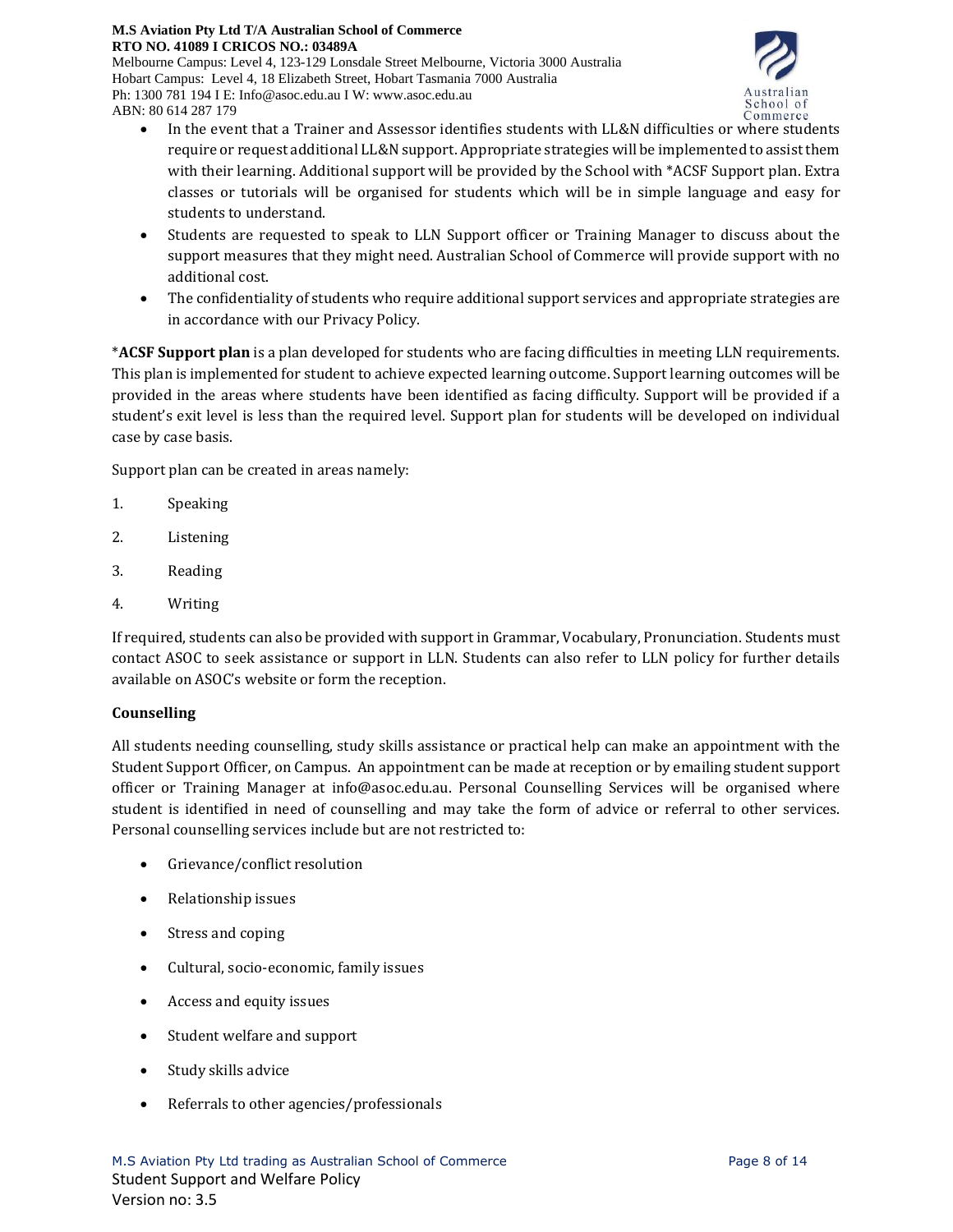

- Crisis resolution
- Therapeutic counselling

For Medical service and support near main campus, students may seek help from the reception or from student support officer.

Australian School of Commerce has made arrangements with **"Life Resolutions" counselling service providers.** Life resolutions offer counselling services by qualified clinical psychologists throughout Australia.

They have experience in dealing with student issues. The qualified counselors will be able to provide advice and counselling to students of different cultural backgrounds. They will be able to provide counselling on (but not limited to):

i. academic and future progress advice

ii. welfare matters

These services will be available and accessible by all students at suitable times. If student would like to discuss matters with "Life Resolutions" please contact the Student Administration/Reception to book an appointment as these services will be available by pre-arranged appointment.

## **Note: This referral to these services will be free of cost.**

Australian School of Commerce offers reasonable support to students to enable them to achieve the expected learning outcomes regardless of the place of study or the mode of study, at no additional cost to the student.

Australian School of Commerce will ensure that students are provided with sufficient support so that they can adjust to study and life in Australia. Students are encouraged to contact Reception for more information.

## **Student Welfare Services**

The student support officer is available to students to help them access study support and welfare-related services such as;

- **Legal Services** Australian School of Commerce can refer a student who requires to Legal Aid Victoria (free of cost usually) or a legal practitioner, the referral is at no cost to the student. Student would be responsible for any cost related to the legal advice charged by legal practitioner.
- **Accommodation** Accommodation advice is available to all international students from the point of application through to the completion of their course. Australian School of Commerce will provide up to date information on accommodation options and or providers available for students, this advice will be provided free of charge. The fees for external agencies will be at the cost of the student.
- **Emergency and Health Services** During orientation, students are advised regarding campus safety and how to access emergency and health services in Australia. For non-urgent services, students are encouraged to speak with student services. For medical or other emergencies, students are instructed to contact the appropriate services, **e.g., 000** and inform Australian School of Commerce as soon as possible.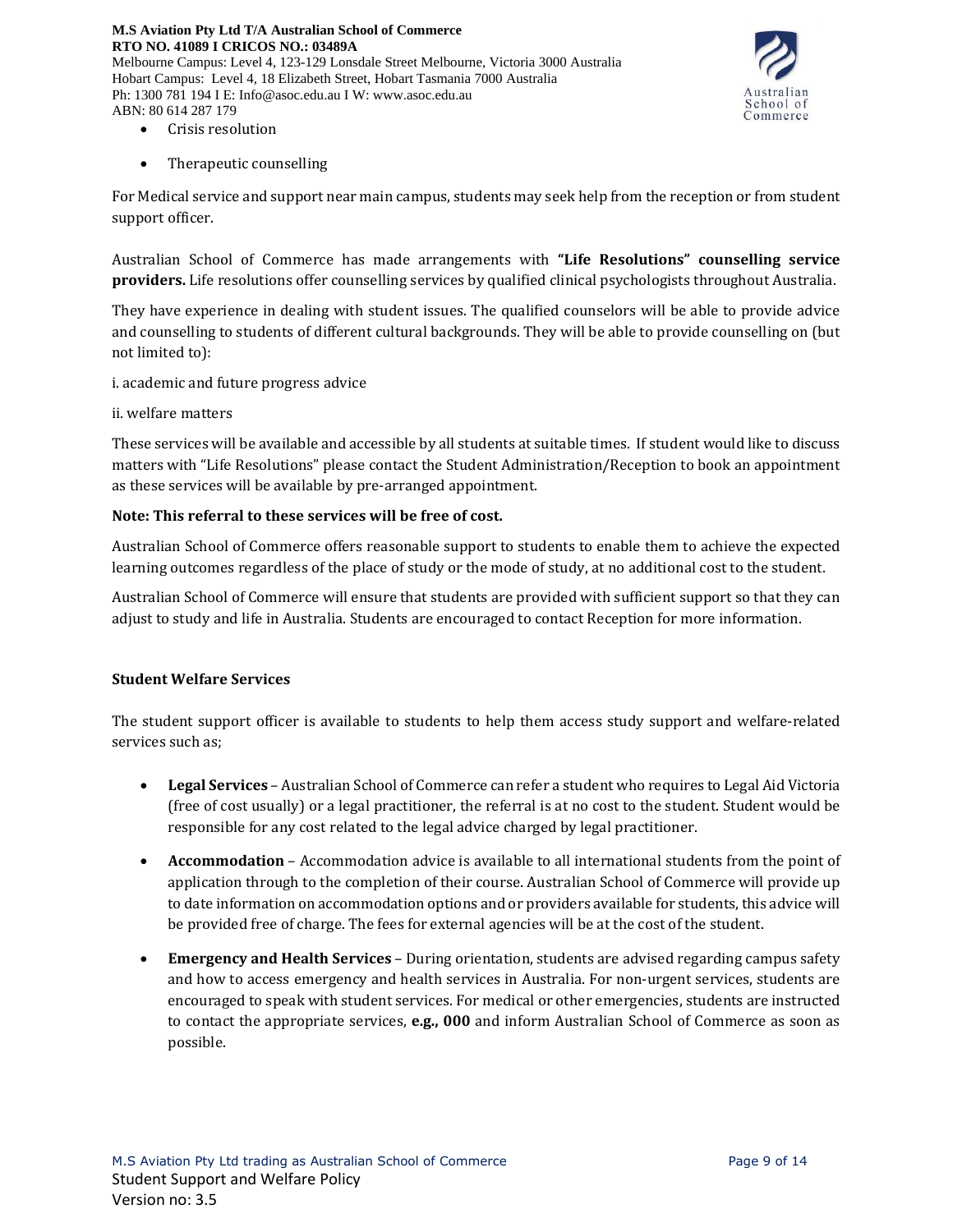

- **Facilities and Resources** At orientation, students are given a guided tour of the campus and all Australian School of Commerce facilities. Students will be given detailed description of all available resources.
- **Complaints and appeals processes** The complaints and appeals policy and procedures are available in detail on the website [www.asoc.edu.aua](http://www.asoc.edu.au/)nd can be made available from reception and from ASOC's website.
- Student **visa conditions** relating to course progress and or attendance as appropriate Students are advised at orientation of their requirements to continue to meet their visa conditions. Students can seek help from Student support officer if they have any concerns regarding visa requirements and conditions.

## **Disability Support**

ABN: 80 614 287 179

Australia has laws that protect individuals from discrimination in many areas of public life, including education. A person with a disability has just as much right to study as any other student.

Australian School of Commerce will apply reasonable adjustments for student with disability. However, reasonable adjustment applied must not be detrimental for the student to achieve course outcomes.

Australian School of Commerce will apply reasonable adjustments to the level it can for students. This means that School cannot and will not:

- Refuse admission based on disability.
- Accept a student with a disability on less favourable terms than other students (for example, asking for higher fees).
- Deny or limit access to a student with a disability (for example, not allowing access to excursions, or having inaccessible student common- rooms or lecture facilities).

## **Critical Incident**

As per standard 6.8 of the National Code 2018, Australian School of Commerce has its critical incident policy in place.

The policy ensures that critical incidents or potential critical incidents that could affect student's ability to undertake or complete the course in which they are enrolled are mitigated if possible or monitored so that support can be arranged if appropriate. The policy ensures that critical incidents and the actions taken are recorded in writing, and are kept for a period of not less than two years after the student's enrolment has expired.

A Critical incident is defined as a traumatic event, or the threat of such (within or outside Australia), which causes extreme stress, fear or injury. Critical incidents that may cause physical or psychological harm could include, but are not limited to, events such as:

- Missing students
- Severe verbal or psychological aggression
- Death, serious injury or any threat of these
- Natural disaster
- Issues such as domestic violence, sexual assault, drug or alcohol abuse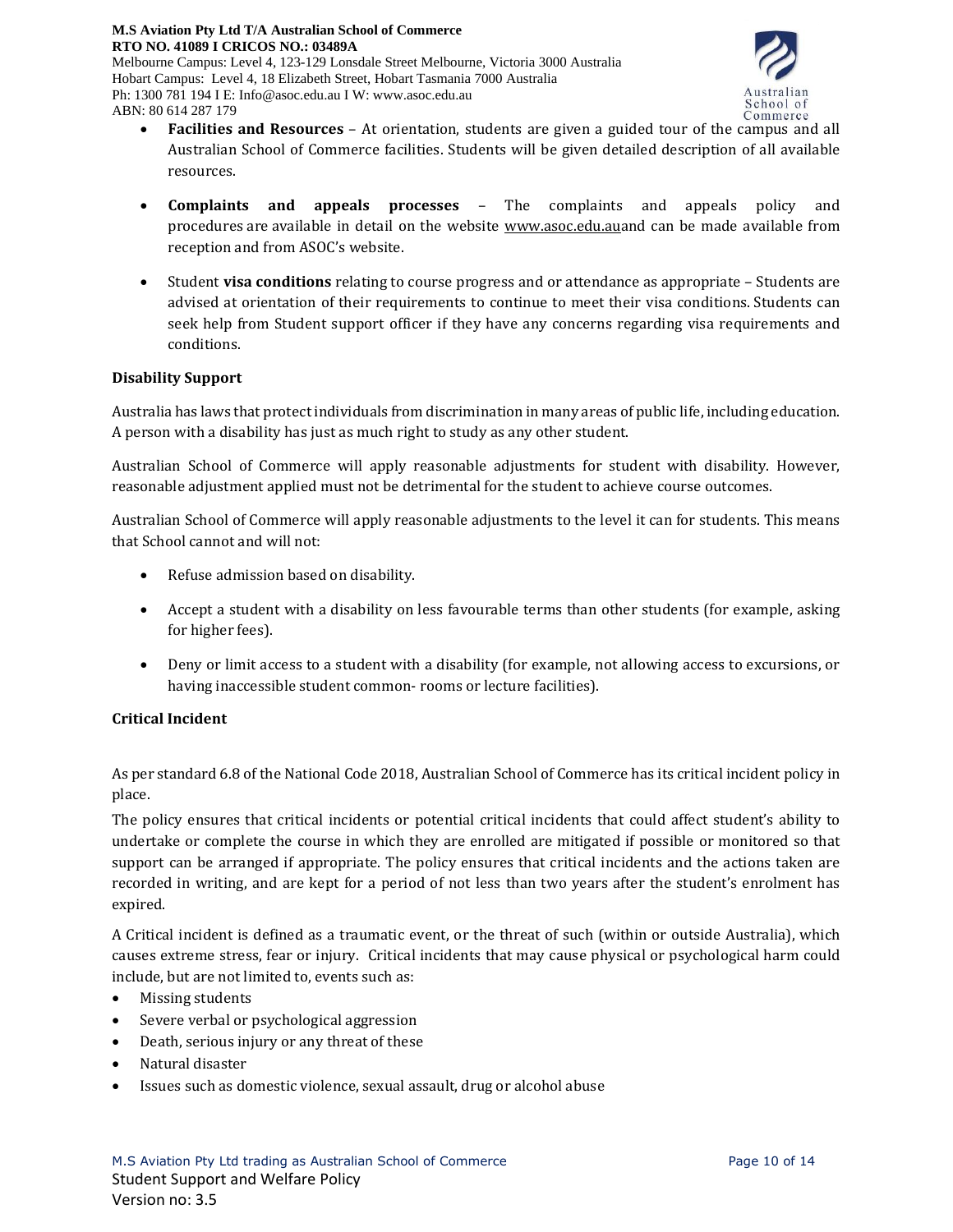

It is Australian School of Commerce's intention to provide students with a safe environment on campus and advise students and staff of how they can enhance their personal safety and security

Critical incident officer: Sukhdeep Singh Phone no: 0433 549 626 By email: [info@asoc.edu.au](mailto:info@asoc.edu.au)

## **Emergency Contact List**

| <b>EMERGENCY SERVICE</b>                           | <b>CONTACT NUMBER</b>               |  |
|----------------------------------------------------|-------------------------------------|--|
| <b>Emergency Fire Police Ambulance</b>             | 000 (zero, zero, zero)              |  |
| <b>State Emergency Services (SES)</b>              | 132 500                             |  |
| Non-Emergency Police                               | 131 444, 9247 6666                  |  |
| Poisons Information Centre: [24 hours]             | 131 126                             |  |
| Care Ring: 24-hour counselling service             | 136 169                             |  |
| Life Line: 24-hour service                         | 131 114                             |  |
| Public transport & timetables                      | 131 638                             |  |
| <b>Accident Towing</b>                             | 131 176                             |  |
| Dentists: Dental Hospital Service [Emergency Only] | 9341 1040                           |  |
| Search and rescue-Australian Maritime<br>Safety    | Within Australia - 1800 627 484     |  |
| Authority                                          | Outside Australia - +61 2 6279 5000 |  |
| Nurse On Call: AMA Victoria's Doctor Search        | 1300 606024                         |  |

# **COVID-19 Awareness and Prevention**

ASOC ensures COVID-19 awareness and prevention in order to keep a safe learning environment for everyone on campus, so standard protocols may still apply such as:

- Wearing a fitted mask
- Sanitizing hands upon entry
- Physical distancing 1.5 meters should be followed where practicable to ensure safety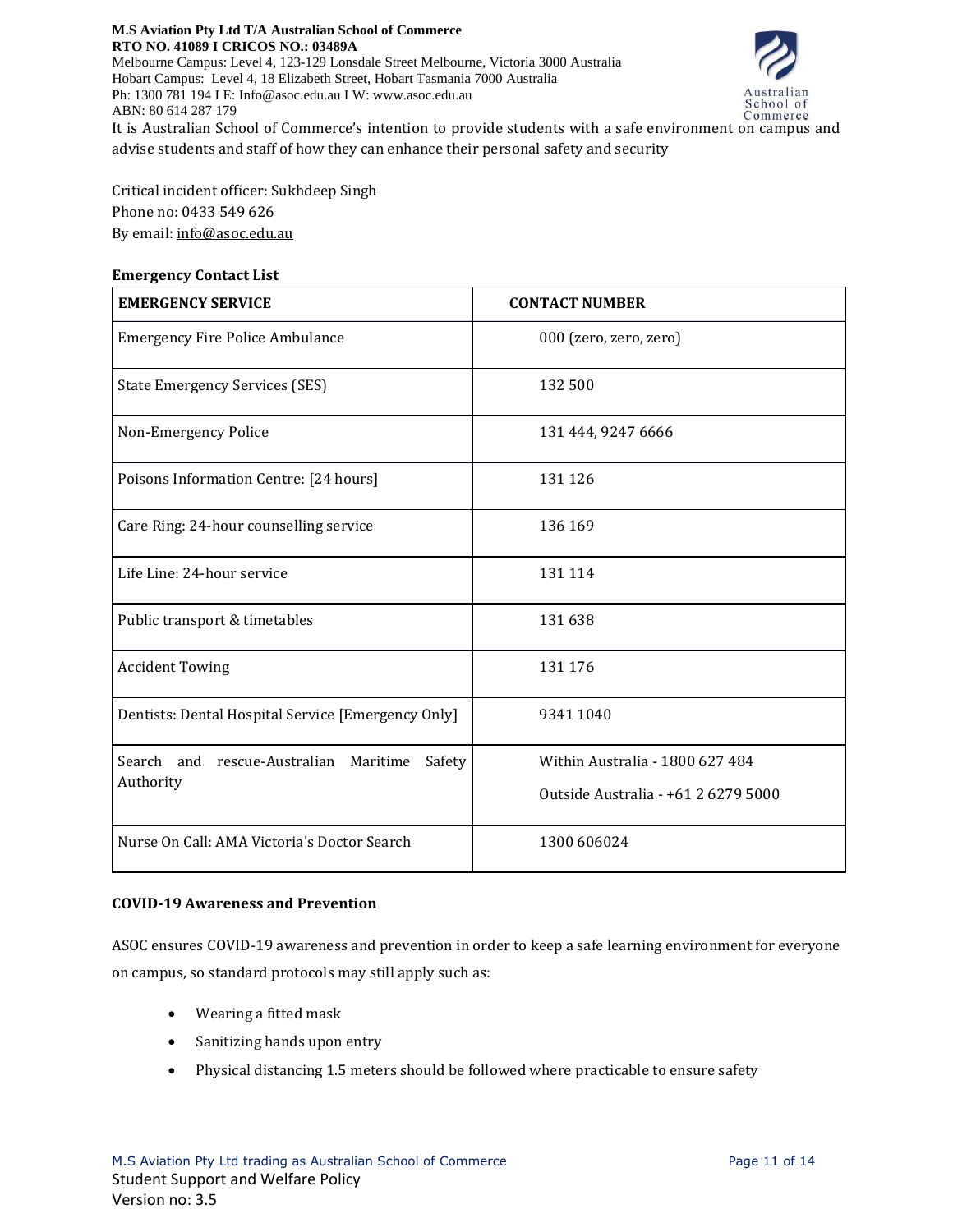**M.S Aviation Pty Ltd T/A Australian School of Commerce RTO NO. 41089 I CRICOS NO.: 03489A** Melbourne Campus: Level 4, 123-129 Lonsdale Street Melbourne, Victoria 3000 Australia Hobart Campus: Level 4, 18 Elizabeth Street, Hobart Tasmania 7000 Australia Ph: 1300 781 194 I E: Info@asoc.edu.au I W: www.asoc.edu.au ABN: 80 614 287 179



Should you feel unwell or have symptoms such as cough, running nose, sore throat, shortness of breath or loss

of smell or taste you should not visit the institute and we recommend obtaining a COVID – 19 Test. Contact your

nearest medical Centre or call 000 if conditions get severe.

For any other information on current COVID safe practices in place, please call ASOC at 1300 781 194 or send an email enquiry at [info@asoc.edu.au.](mailto:info@asoc.edu.au)

## **External Support services**

Australian School of Commerce ensures that students are informed about the external support services for their life and study support in Australia. A detailed list of external support services is available on campus, please contact the institute on 1300 781 194 to avail it.

#### **Arrival Assistance**

Australian School of Commerce can provide arrival assistance to students by informing and guiding them about the arrival assistance provided at Melbourne Airport. There is a Student's Welcome Desk available at Melbourne airport, run by the government. It is open at key student arrival times and offers information, advice and a Welcome Pack when you arrive. For Welcome Desk opening hours, visit studymelbourne.vic.gov.au.

ASOC provides airport pick up. Students are required to fill the Airport Pick up form available on ASOCs website or students can email their request for Airport pick up at apply@asoc.edu.au. Students are requested to contact ASOC at 1300 781 194 for any other information. Airport pick up fees: AU\$100

There is a help desk available at the airport for international student to assist students in finding suitable airport pick up services e.g., UBER, Sky Bus and taxi services.

## **Study Melbourne Student Centre (SMSC)**

The SMSC offers a wide range of free support services and referrals for international students on health matters, general wellbeing, legal services, accommodation, financial management and safety issues. Interpreters are available on request. SMSC can assist students through personal difficulties by providing emotional and practical support that is sensitive to their circumstances. Support staff can be contacted via a 24-hour free phone line.

SMSC is located on 17 Hardware Lane, in Melbourne CBD.

Opening hours: Monday-Friday 9:00am to 5:00pm, or visit [https://www.studymelbourne.vic.gov.au/help-and](https://www.studymelbourne.vic.gov.au/help-and-support/study-melbourne-student-centre)[support/study-melbourne-student-centre.](https://www.studymelbourne.vic.gov.au/help-and-support/study-melbourne-student-centre)

#### **Fair Work Ombudsman**

Fair Work Ombudsman is an independent statutory agency of the Government of Australia that serves as the central point of contact for free advice and information on the Australian national workplace relations system. The Office of the Fair Work Ombudsman also investigates workplace complaints and enforces compliance with national workplace laws.

Fair Work Ombudsman focuses on: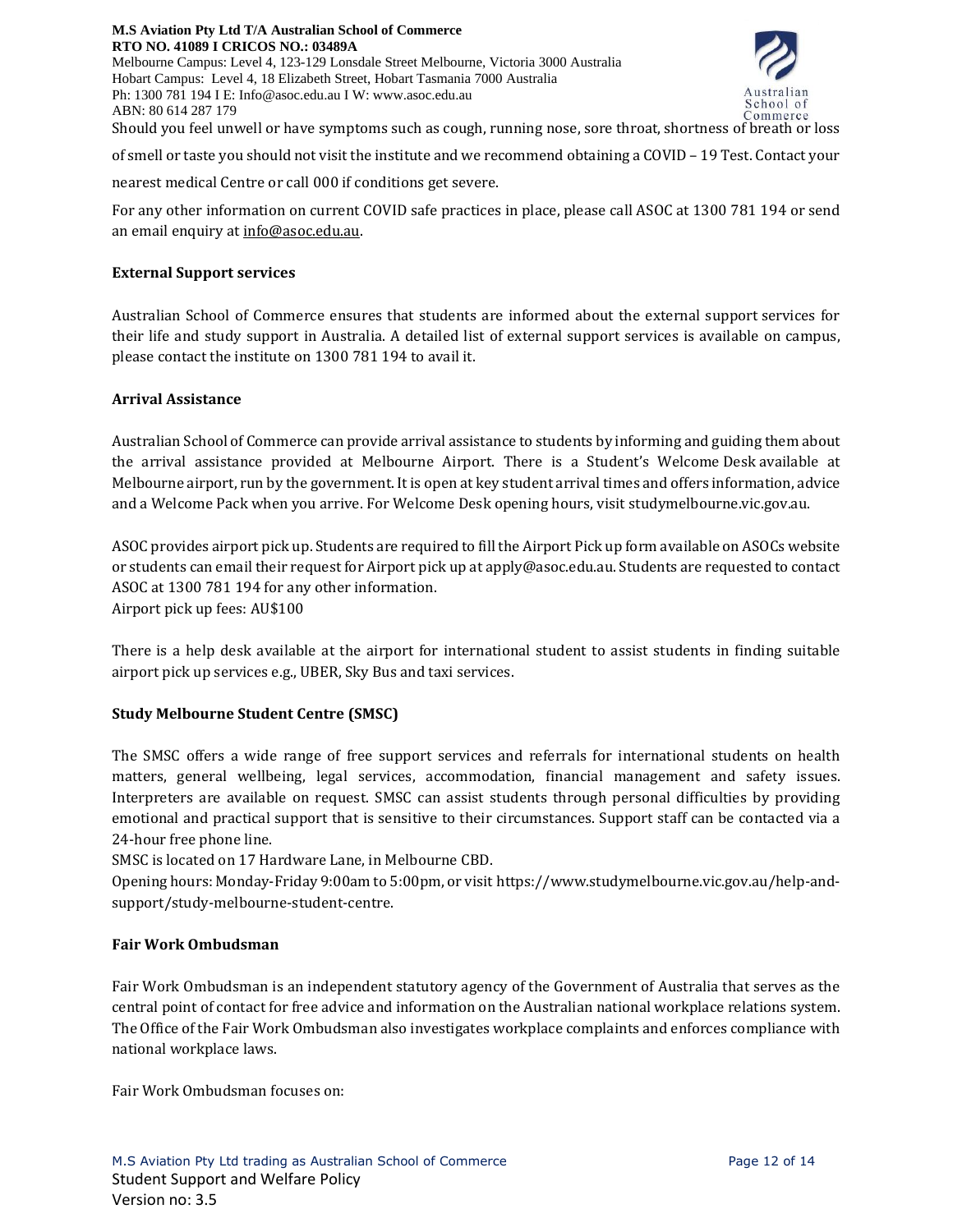#### **M.S Aviation Pty Ltd T/A Australian School of Commerce RTO NO. 41089 I CRICOS NO.: 03489A** Melbourne Campus: Level 4, 123-129 Lonsdale Street Melbourne, Victoria 3000 Australia Hobart Campus: Level 4, 18 Elizabeth Street, Hobart Tasmania 7000 Australia Ph: 1300 781 194 I E: Info@asoc.edu.au I W: www.asoc.edu.au ABN: 80 614 287 179



- Providing education, assistance, advice and guidance to employers, employees, outworkers, outworker entities and organisations.
- Promoting and monitoring compliance with workplace laws.
- Inquiring into and investigate breaches of the Fair Work Act.
- Taking appropriate enforcement action.
- Performing statutory functions efficiently, effectively, economically and ethically.

Refer to this link for more information <https://www.fairwork.gov.au/>

#### **Other external support services (Contact details)**

#### **Fire, ambulance, police (life-threatening emergencies): Ring 000**



## **Hospitals and Medical Issues (Melbourne, Victoria):**

The Alfred: (03) 9076 2000

Austin Hospital: (03) 9496 5000

Royal Children's Hospital: (03) 9345 5522

Royal Women's Hospital: (03) 8345 2000

Royal Melbourne Hospital: (03) 9342 7000

St Vincent's Hospital: (03) 9411 7111

#### **Refer to www.yellowpages.com.au for services near you.**

The National Translating and Interpreting Service: 131 450

Life Line 24-hour Counselling Services: 131 114